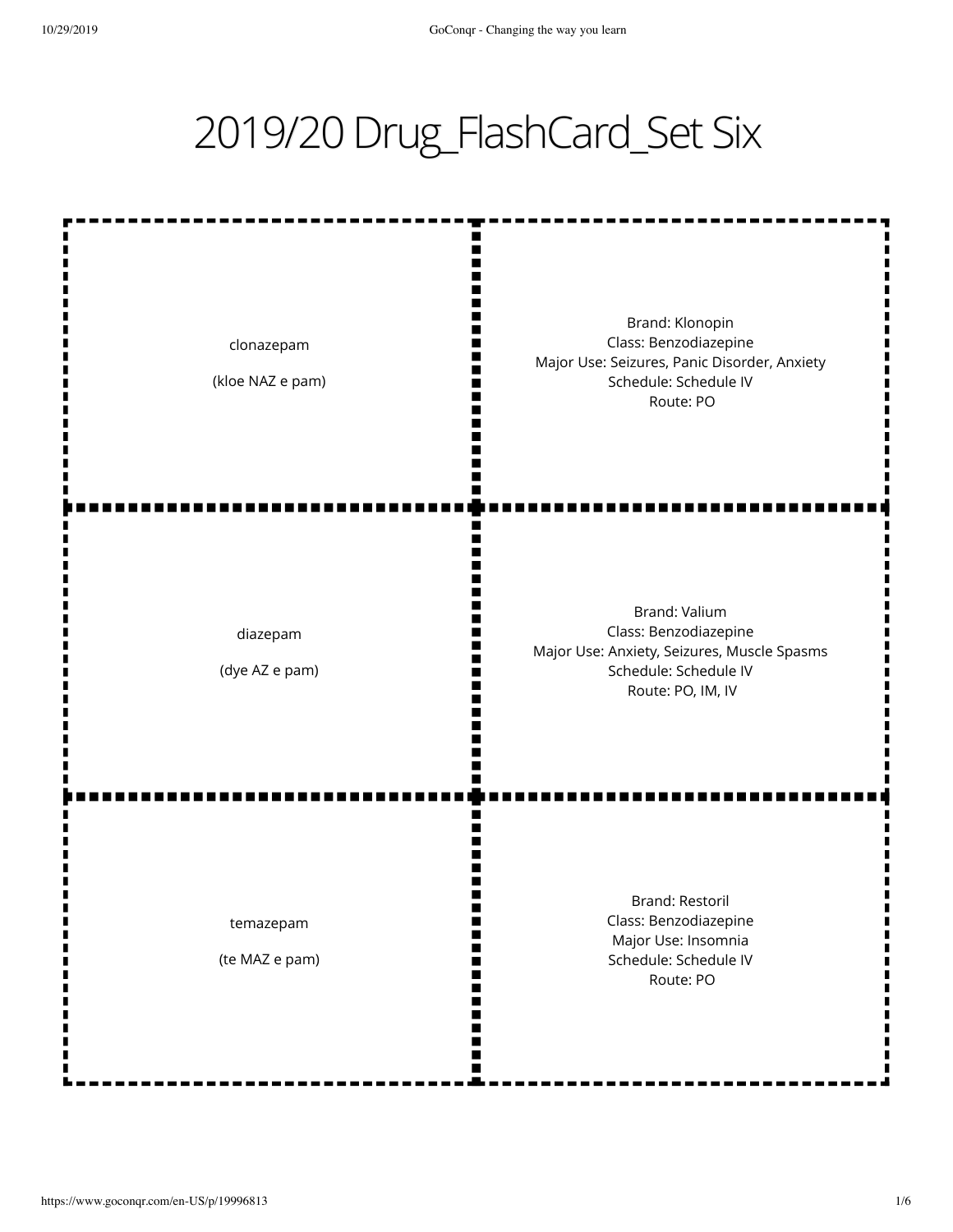| alprazolam<br>(al PRAY zoe lam)    | Brand: Xanax, Xanax XR<br>Class: Benzodiazepine<br>Major Use: Panic Disorder, Anxiety<br>Schedule: Schedule IV<br>Route: PO    |
|------------------------------------|--------------------------------------------------------------------------------------------------------------------------------|
| lorazepam<br>(lor AY ze pam)       | Brand: Ativan<br>Class: Benzodiazepine<br>Major Use: Seizures, Insomnia, Anxiety<br>Schedule: Schedule IV<br>Route: PO, IM, IV |
| buspirone<br>(byoo SPYE rone)<br>Ш | Brand: BuSpar<br>Class: Anxiolytic / Hypnotic<br>Major Use: Anxiety<br>Schedule: Not controlled<br>Route: PO<br>Ш              |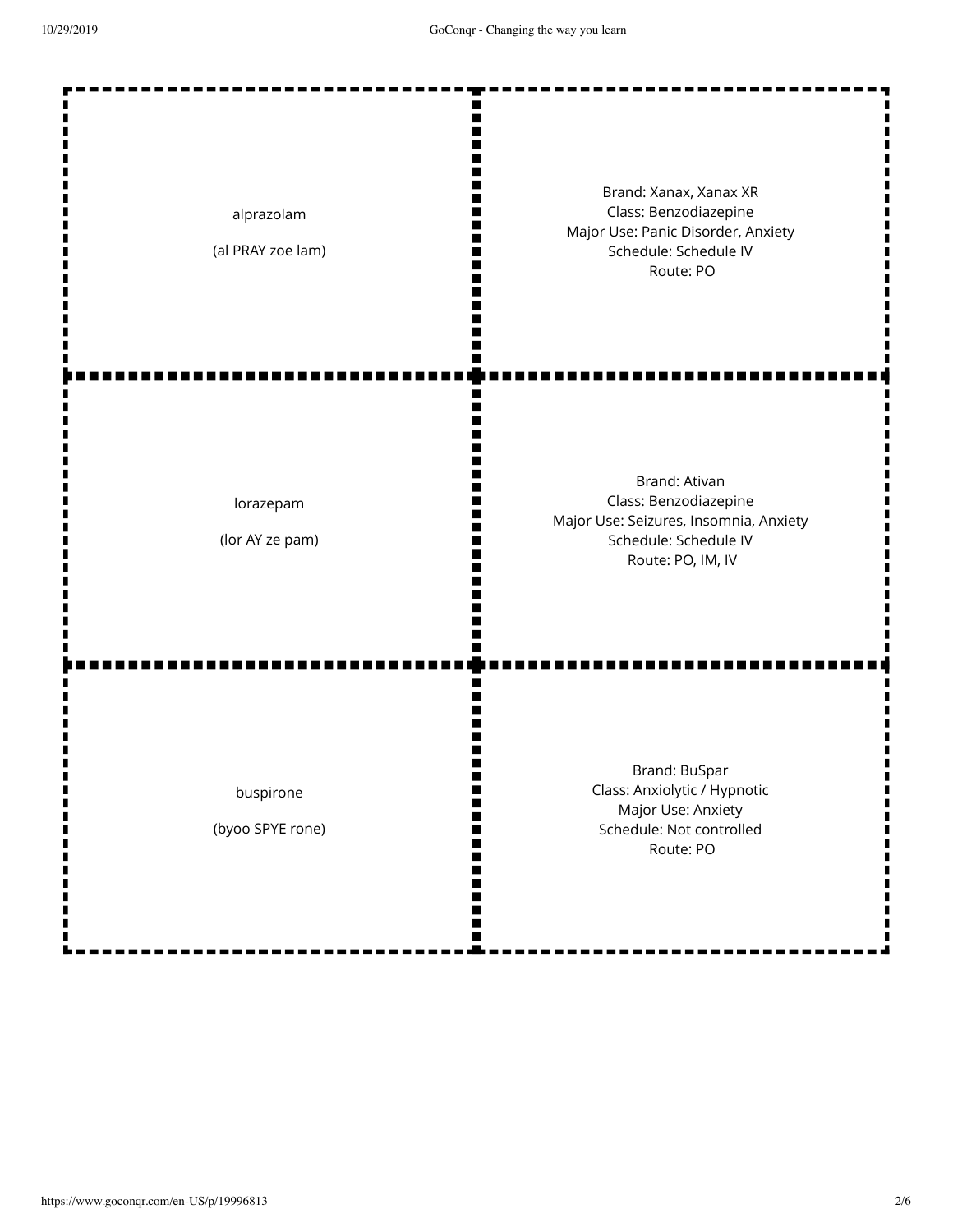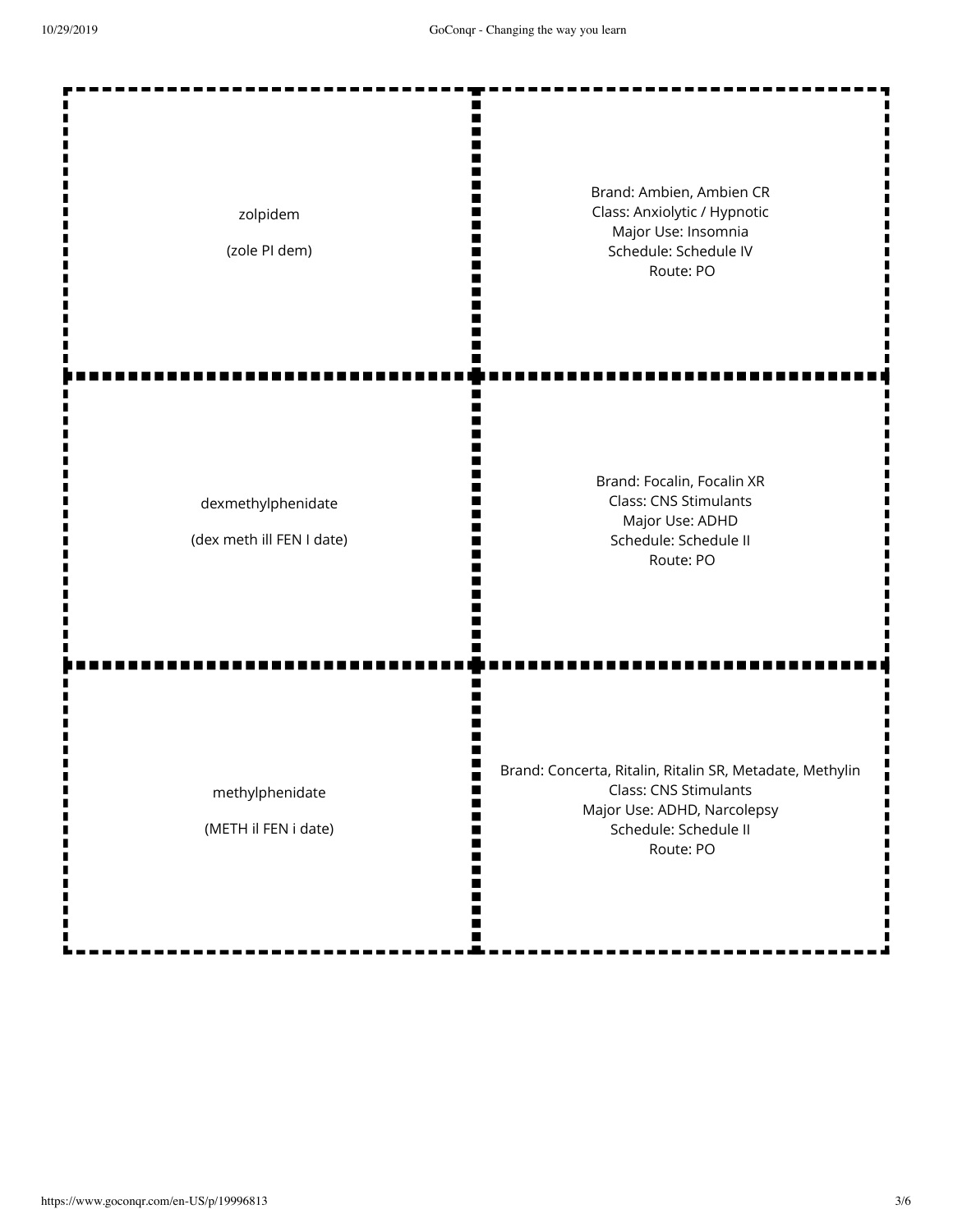| lisdexamfatamine<br>(lis dex am FET a meen)                                   | Brand: Vyvanse<br><b>Class: CNS Stimulants</b><br>Major Use: ADHD<br>Schedule: Schedule II<br>Route: PO                               |
|-------------------------------------------------------------------------------|---------------------------------------------------------------------------------------------------------------------------------------|
| amphetamine + dextroamphetamine<br>(am FET a meen) + (DEX troe am FET a meen) | Brand: Adderall, Adderall XR<br><b>Class: CNS Stimulants</b><br>Major Use: ADHD, Narcolepsy<br>Schedule: Schedule II<br>Route: PO     |
| mirtazapine<br>(mir TAZ a peen)                                               | Brand: Remeron, Remeron SolTab<br>Class: Tetracyclic Antidepressant<br>Major Use: Depression<br>Schedule: Not controlled<br>Route: PO |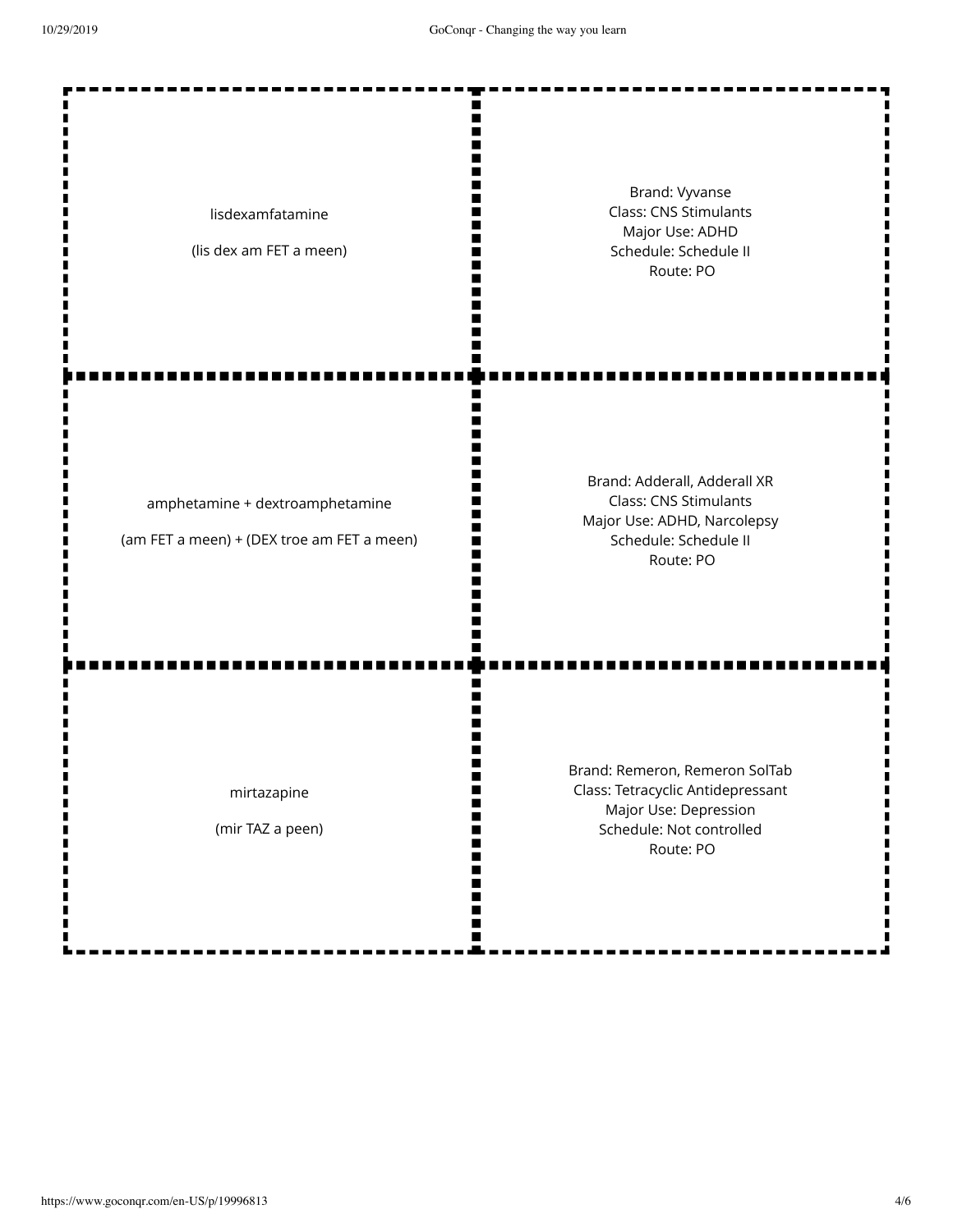